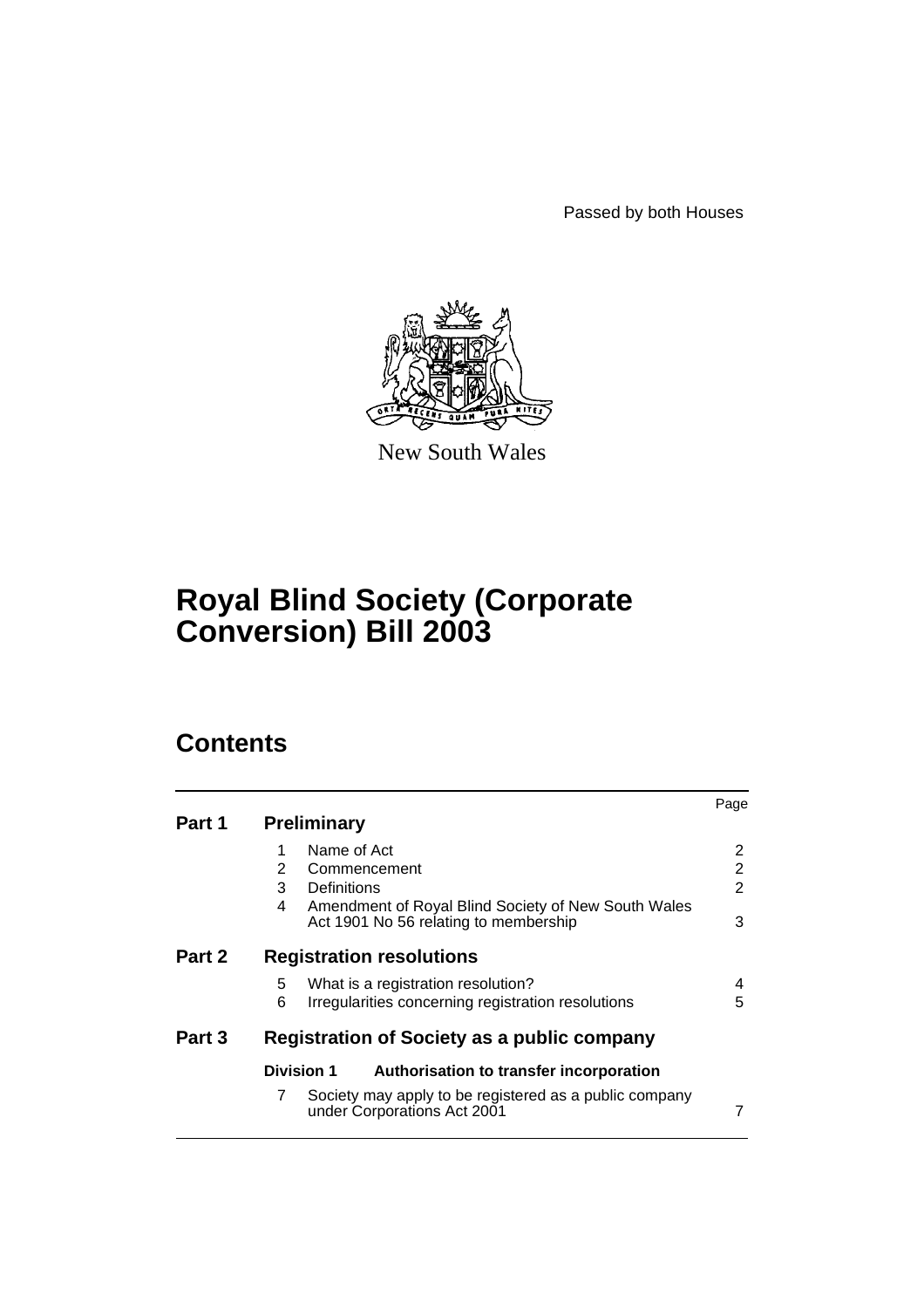**Contents** 

|                   |                                                                                                         | Page              |
|-------------------|---------------------------------------------------------------------------------------------------------|-------------------|
|                   | <b>Division 2</b><br><b>Compliance certificate</b>                                                      |                   |
| 8                 | Attorney General may issue compliance certificate                                                       | 7                 |
|                   | <b>Division 3</b><br>Provisions consequent on transfer of<br>incorporation of the Society               |                   |
| 9                 | Registered Society is continuation of Society                                                           | 8                 |
| 10                | Royal Blind Society of New South Wales Act 1901 and<br>by-laws cease to have effect on registration day | 9                 |
| 11                | Registered Society is authorised to use existing name                                                   | 9                 |
| 12 <sup>2</sup>   | Exclusion of Corporations legislation that applies to the<br>registered Society as federal law          | 10                |
| Part 4            | <b>Miscellaneous</b>                                                                                    |                   |
| 13                | Regulations                                                                                             | 12                |
| 14                | Effect of this Act on contracts, instruments and related<br>matters                                     | $12 \overline{ }$ |
| 15                | <b>Exemption from State tax</b>                                                                         | 12                |
| 16                | Amendment of Subordinate Legislation Act 1989 No 146                                                    | 13                |
| 17                | Savings, transitional and other provisions                                                              | 13                |
| <b>Schedule 1</b> | <b>Amendment of Royal Blind Society of</b><br><b>New South Wales Act 1901</b>                           | 14                |
| <b>Schedule 2</b> | <b>Amendment of Subordinate Legislation</b><br><b>Act 1989</b>                                          | 18                |
| <b>Schedule 3</b> | Savings, transitional and other provisions                                                              | 19                |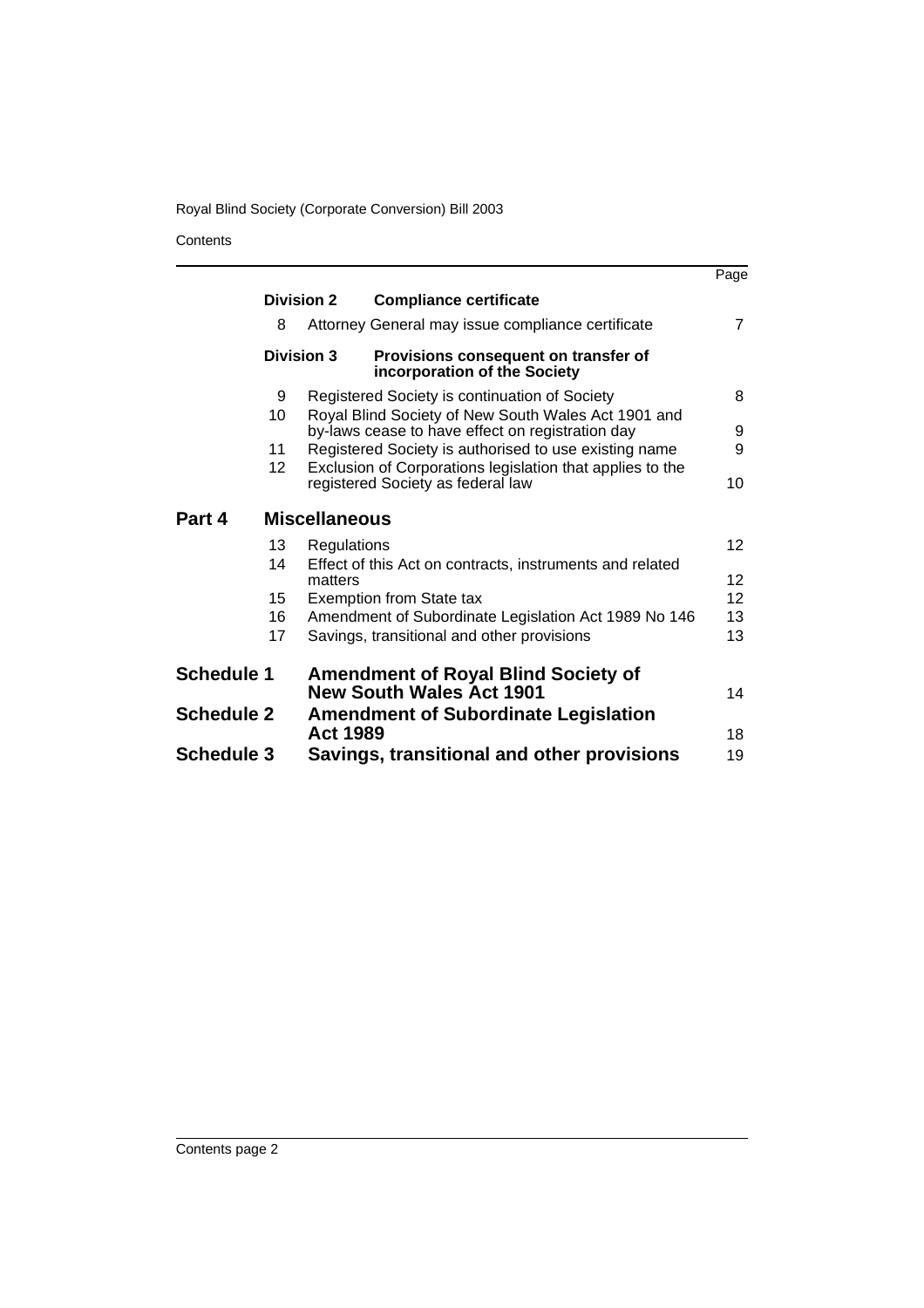*I certify that this PUBLIC BILL, which originated in the LEGISLATIVE ASSEMBLY, has finally passed the LEGISLATIVE COUNCIL and the LEGISLATIVE ASSEMBLY of NEW SOUTH WALES.*

> *Clerk of the Legislative Assembly. Legislative Assembly, Sydney, , 2003*



New South Wales

# **Royal Blind Society (Corporate Conversion) Bill 2003**

Act No , 2003

An Act to enable the Royal Blind Society of New South Wales to seek registration as a company limited by guarantee under the *Corporations Act 2001* of the Commonwealth; to amend the *Royal Blind Society of New South Wales Act 1901* to make further provision with respect to membership of the Society; and for other purposes.

*I have examined this Bill, and find it to correspond in all respects with the Bill as finally passed by both Houses.*

*Chairman of Committees of the Legislative Assembly.*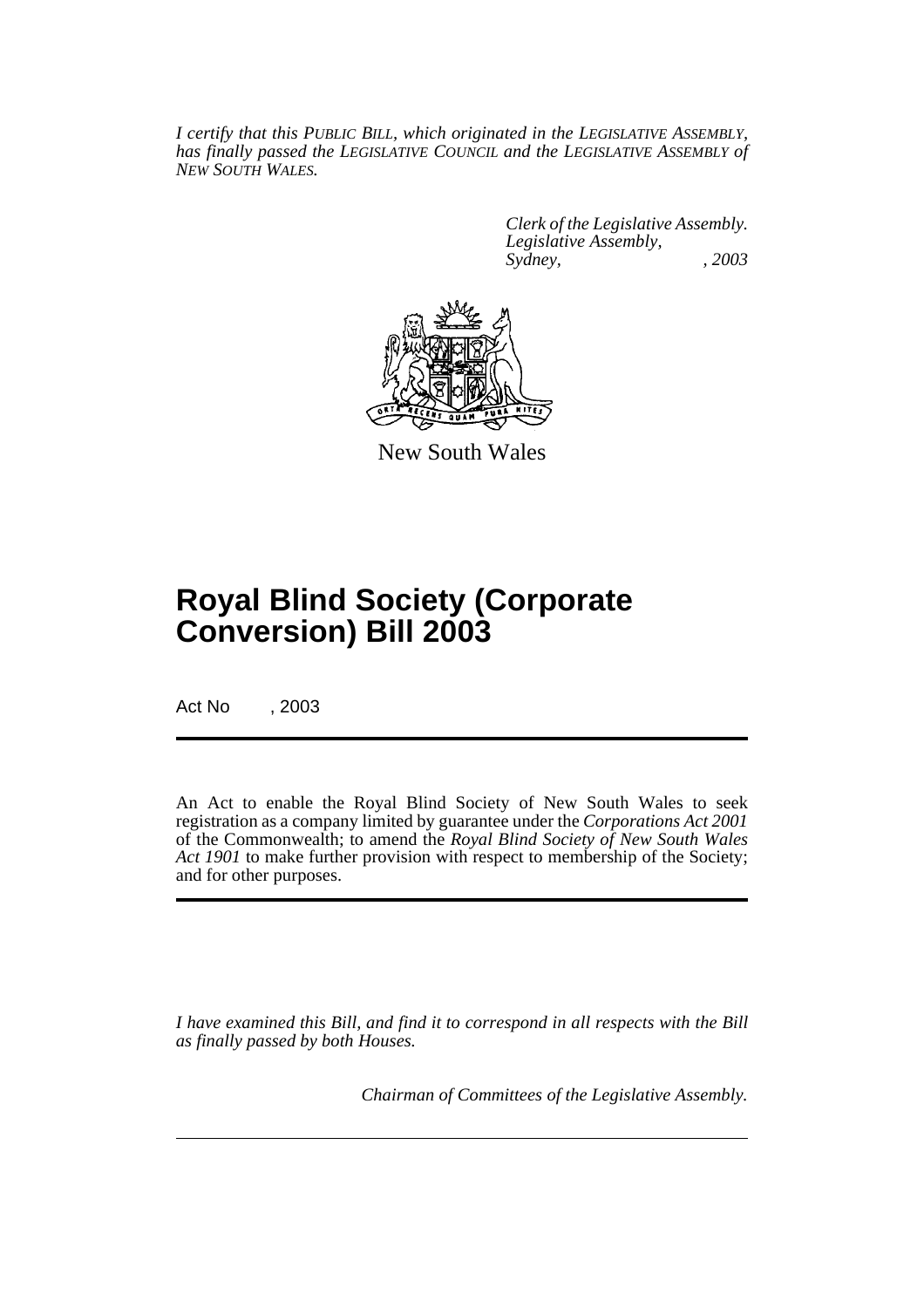Part 1 Preliminary

#### **The Legislature of New South Wales enacts:**

### **Part 1 Preliminary**

#### **1 Name of Act**

This Act is the *Royal Blind Society (Corporate Conversion) Act 2003*.

#### **2 Commencement**

This Act commences on the date of assent to this Act.

#### **3 Definitions**

(1) In this Act:

*ASIC* means the Australian Securities and Investments Commission.

*by-laws* means the by-laws and rules of the Society in force under section 18 of the *Royal Blind Society of New South Wales Act 1901*.

*compliance certificate* means a certificate issued by the Attorney General under section 8 certifying that the provisions of this Act have been complied with concerning the transfer of the Society's incorporation to the *Corporations Act 2001* of the Commonwealth.

*Corporations legislation* means the Corporations legislation to which Part 1.1A of the *Corporations Act 2001* of the Commonwealth applies.

*instrument* means an instrument (other than this Act or an instrument made under this Act) or any other document that creates, modifies or extinguishes rights or liabilities (or would do so if lodged, filed or registered in accordance with any law), and includes any judgment, order, process or other instrument issued by a court or tribunal.

**Note.** Section 21 (1) of the Interpretation Act 1987 provides that a reference in an Act to **document** means any record of information, and includes:

- (a) anything on which there is writing, or
- (b) anything on which there are marks, figures, symbols or perforations having a meaning for persons qualified to interpret them, or
- (c) anything from which sounds, images or writings can be reproduced with or without the aid of anything else, or
- (d) a map, plan, drawing or photograph.

*invalidity order*—see section 6 (2).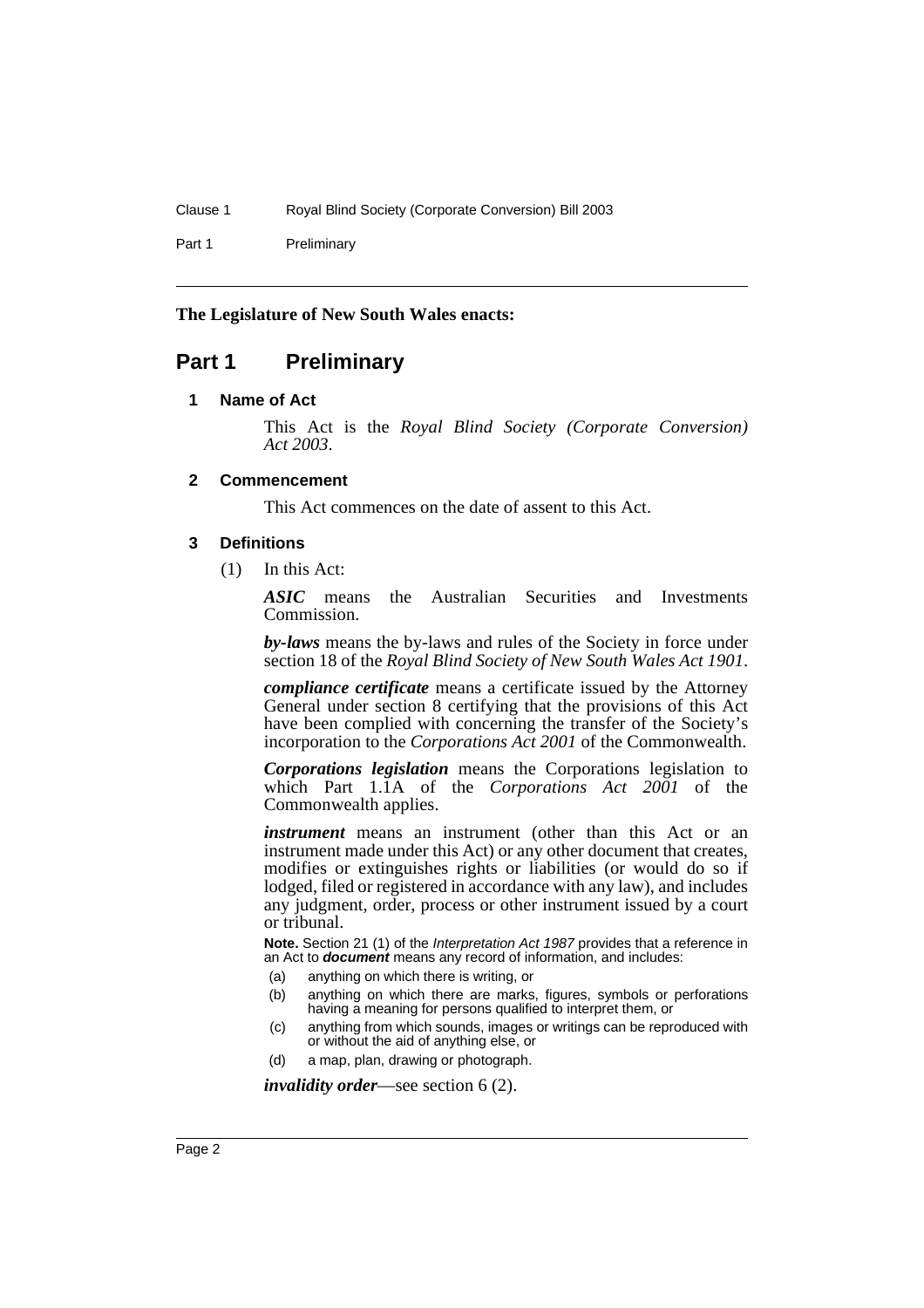Royal Blind Society (Corporate Conversion) Bill 2003 Clause 4

Preliminary **Preliminary** Part 1

*members* of the Society means persons who are members of the Society under the *Royal Blind Society of New South Wales Act 1901*.

*registered Society* means the Society after it is registered as a public company limited by guarantee under Part 5B.1 of the *Corporations Act 2001* of the Commonwealth.

*registration day* means the day on which the Society is registered as a public company limited by guarantee under Part 5B.1 of the *Corporations Act 2001* of the Commonwealth.

*registration resolution*—see section 5.

*Society* means the Royal Blind Society of New South Wales constituted by the *Royal Blind Society of New South Wales Act 1901*.

- (2) If this Act provides for an event or other thing to occur on the registration day, that event or thing is taken to occur at the beginning of the day that is the registration day.
- (3) Words and expressions used in this Act have the same meanings as in section 9 of the *Corporations Act 2001* of the Commonwealth, except in so far as they are defined differently in this Act or the context or subject-matter otherwise indicates or requires.
- (4) Notes included in this Act do not form part of this Act.

#### **4 Amendment of Royal Blind Society of New South Wales Act 1901 No 56 relating to membership**

The *Royal Blind Society of New South Wales Act 1901* is amended as set out in Schedule 1.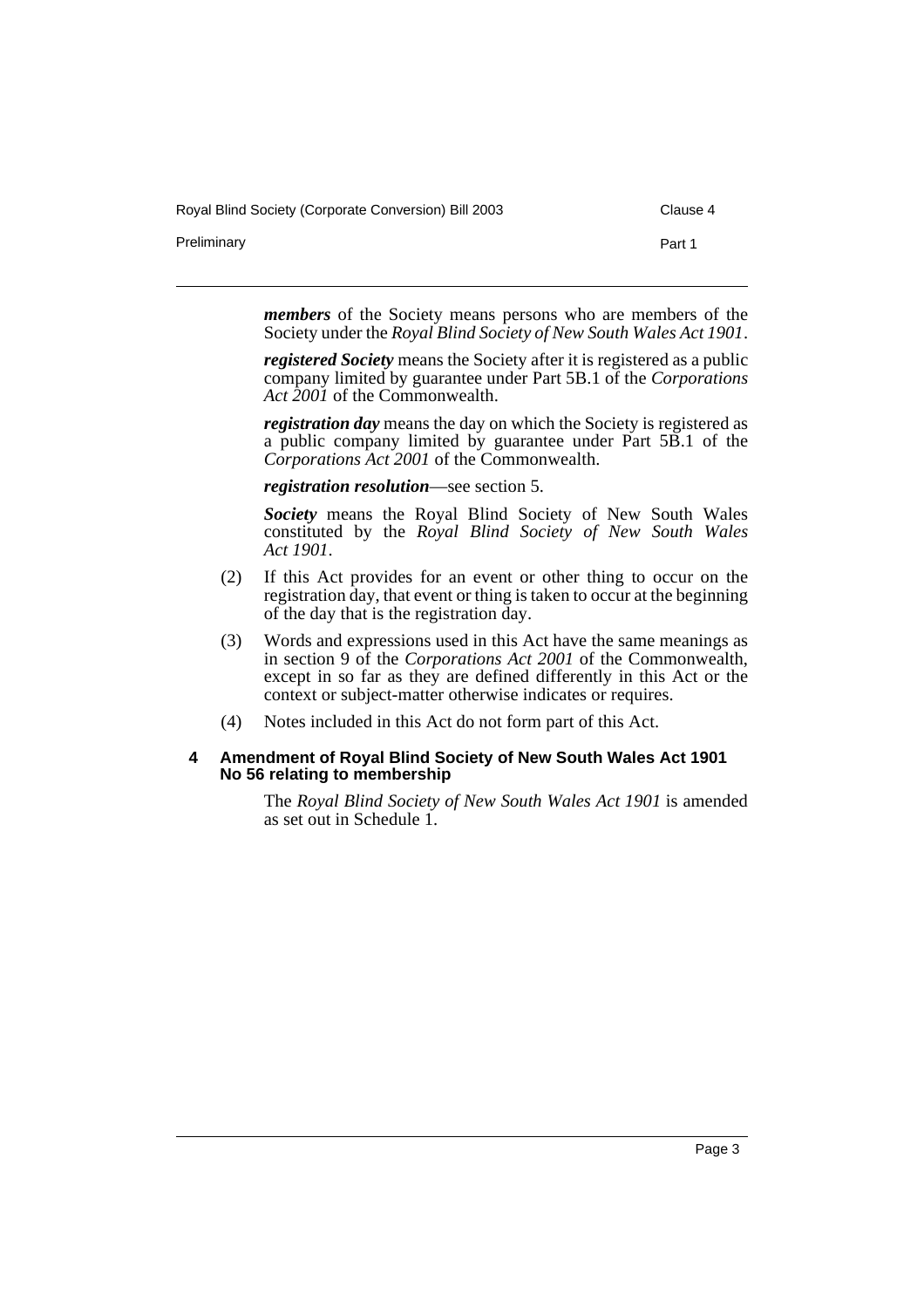Part 2 Registration resolutions

### **Part 2 Registration resolutions**

#### **5 What is a registration resolution?**

- (1) For the purposes of this Act, a *registration resolution* is a resolution passed in accordance with this section by the members of the Society at a general meeting of the Society that:
	- (a) resolves that the Society be registered as a public company limited by guarantee under the *Corporations Act 2001* of the Commonwealth, and
	- (b) approves a constitution for the Society on its registration as a public company.
- (2) A constitution approved by a registration resolution may contain any matter that could be included in the constitution of a public company limited by guarantee under the *Corporations Act 2001* of the Commonwealth.
- (3) A resolution is passed in accordance with this section only if:
	- (a) the resolution is passed by at least 50 per cent of the votes cast by the members of the Society (whether present in person or by proxy) who are qualified to vote at the general meeting, and
	- (b) subject to paragraph (a)—the general meeting at which the resolution is put is called and held in accordance with the provisions of the *Royal Blind Society of New South Wales Act 1901* and the by-laws.
- (4) A registration resolution may be expressed to be subject to such conditions as may be specified in the resolution. If a registration resolution is subject to any such conditions, it does not have effect as a registration resolution for the purposes of any provision of this Act (other than this section) until the conditions are satisfied.
- (5) Nothing in this Act prevents a further proposal for a registration resolution being put to the members of the Society if:
	- (a) a previously proposed registration resolution was not passed or was declared to be invalid by order of the Supreme Court under section 6, or
	- (b) an application for registration under Part 5B.1 of the *Corporations Act 2001* of the Commonwealth was not made by the Society within the prescribed period applicable to the resolution under section 7.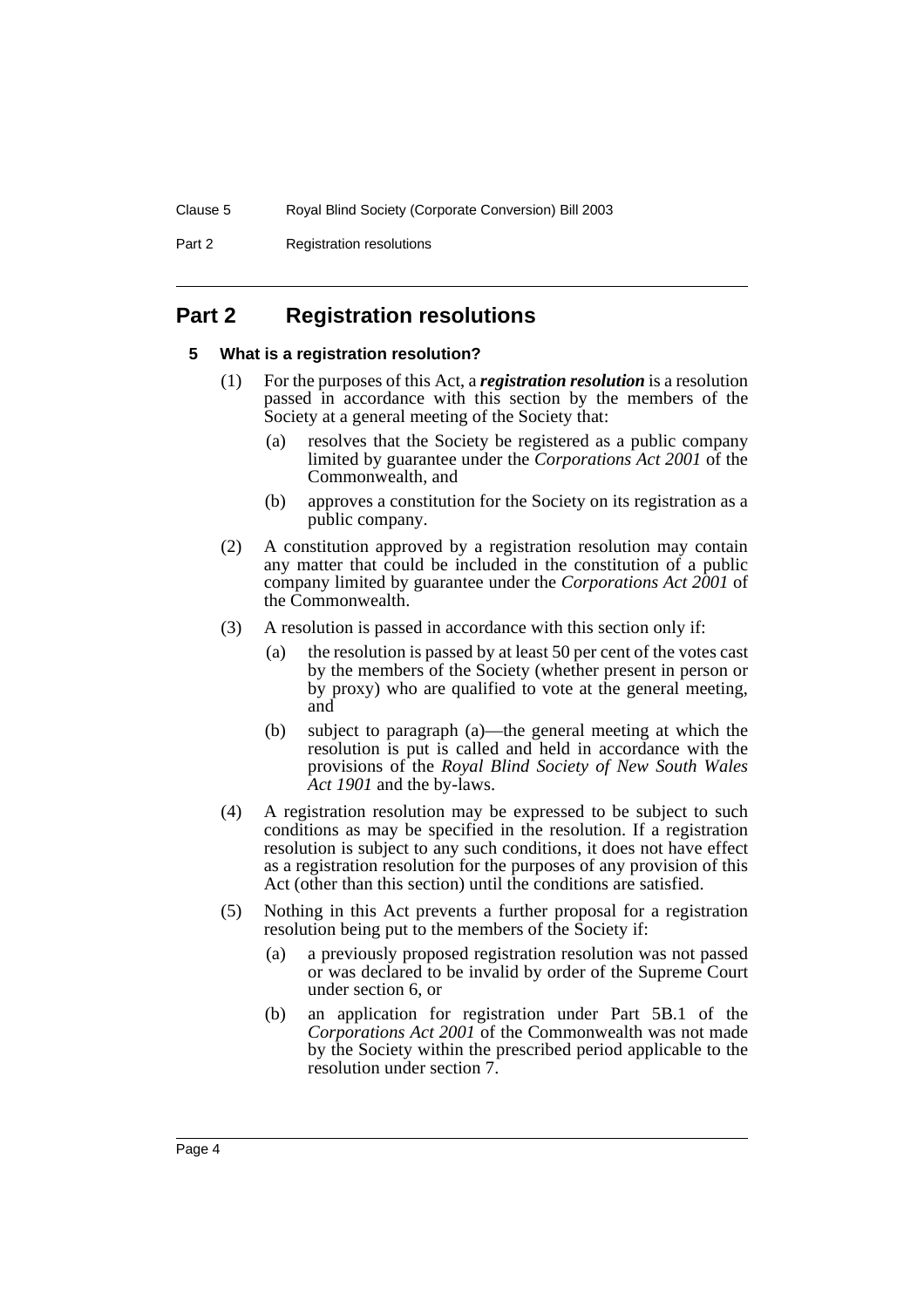Royal Blind Society (Corporate Conversion) Bill 2003 Clause 6

Registration resolutions **Part 2** 

#### **6 Irregularities concerning registration resolutions**

#### (1) **Resolutions to which this section applies**

This section applies to any registration resolution or purported registration resolution.

#### (2) **Procedural irregularity does not invalidate resolution without court order**

A resolution to which this section applies is not invalidated because of any procedural irregularity unless, on an application made under this section, the Supreme Court by order declares the resolution to be invalid (an *invalidity order*).

#### (3) **Who may apply for invalidity order**

An application to the Supreme Court for an invalidity order under this section may be made only if no fewer than 3 persons who were eligible to vote at the meeting at which the resolution was passed make the application.

#### (4) **Time for application for order**

Such an application can only be made to the Supreme Court within the period of one month commencing on the date of the passing of the resolution.

#### (5) **Parties to an application**

The parties to any such application are as follows:

- (a) the applicants,
- (b) the Society,
- (c) the Attorney General.

#### (6) **When Supreme Court may make invalidity order**

The Supreme Court must not make an invalidity order unless it is of the opinion that:

- (a) the irregularity was not, or was not the result of, an accidental omission or non-receipt of a notice required under the provisions of the *Royal Blind Society of New South Wales Act 1901* or the by-laws, and
- (b) the irregularity has caused or may cause substantial injustice.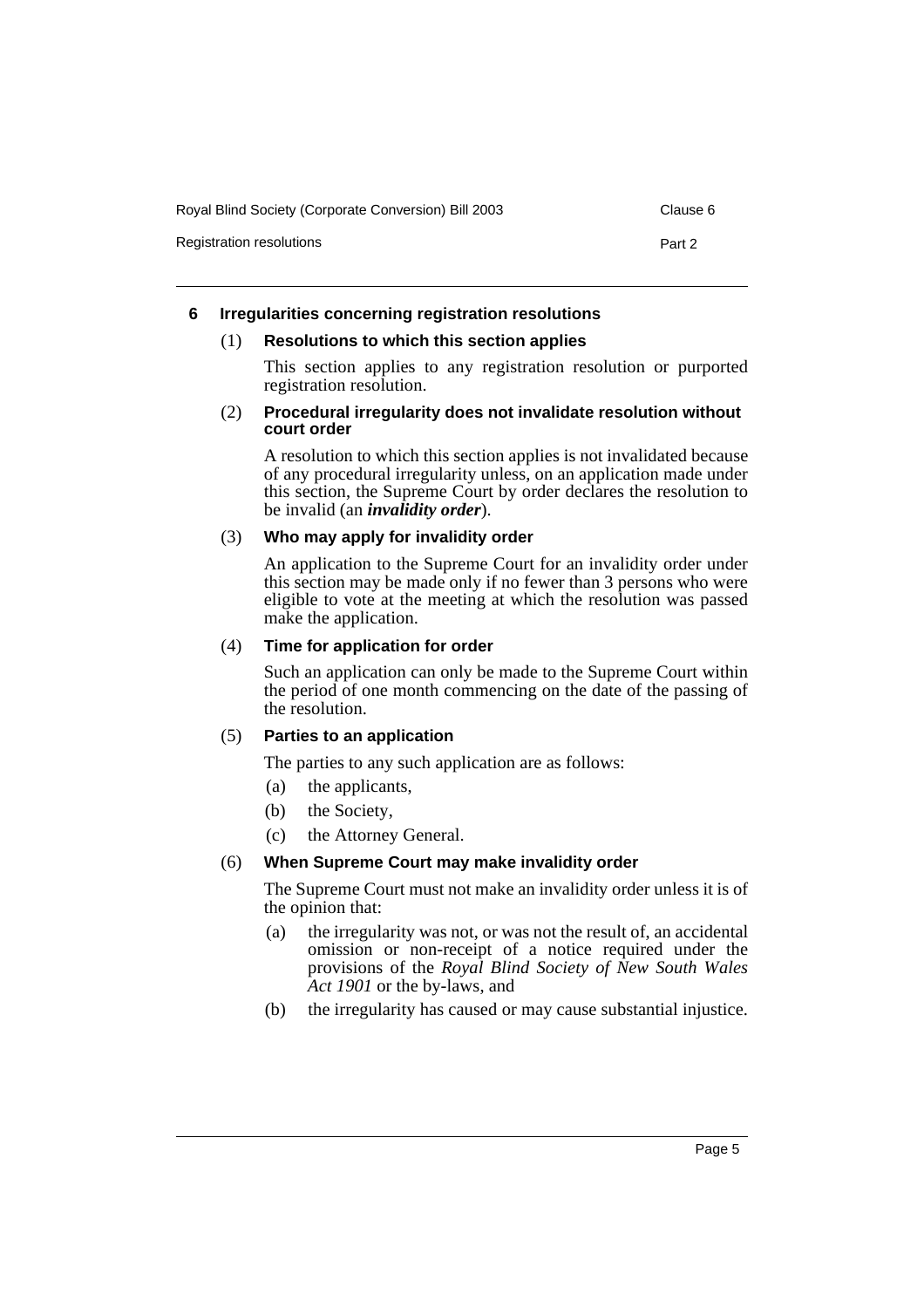Part 2 Registration resolutions

#### (7) **Supreme Court may enjoin Attorney General issuing compliance certificate**

The Supreme Court may, of its own motion or on the application of a party to an application for an invalidity order in relation to a resolution, make an order that enjoins the Attorney General from issuing a compliance certificate in relation to the resolution until the application for the invalidity order is determined by the Court.

#### (8) **Effect of invalidity order on compliance certificates**

If the Supreme Court makes an invalidity order in relation to a resolution, the Attorney General cannot issue a compliance certificate in relation to the resolution.

#### (9) **Rules of court may be made**

Rules of court (not inconsistent with this Act or the regulations) may be made under the *Supreme Court Act 1970* for the purposes of this section. This subsection does not limit the rule-making powers conferred by the *Supreme Court Act 1970*.

#### (10) **Meaning of procedural irregularity**

In this section, a reference to a procedural irregularity includes a reference to:

- (a) any defect, irregularity or deficiency of notice or time, and
- (b) any miscalculation of voting entitlements.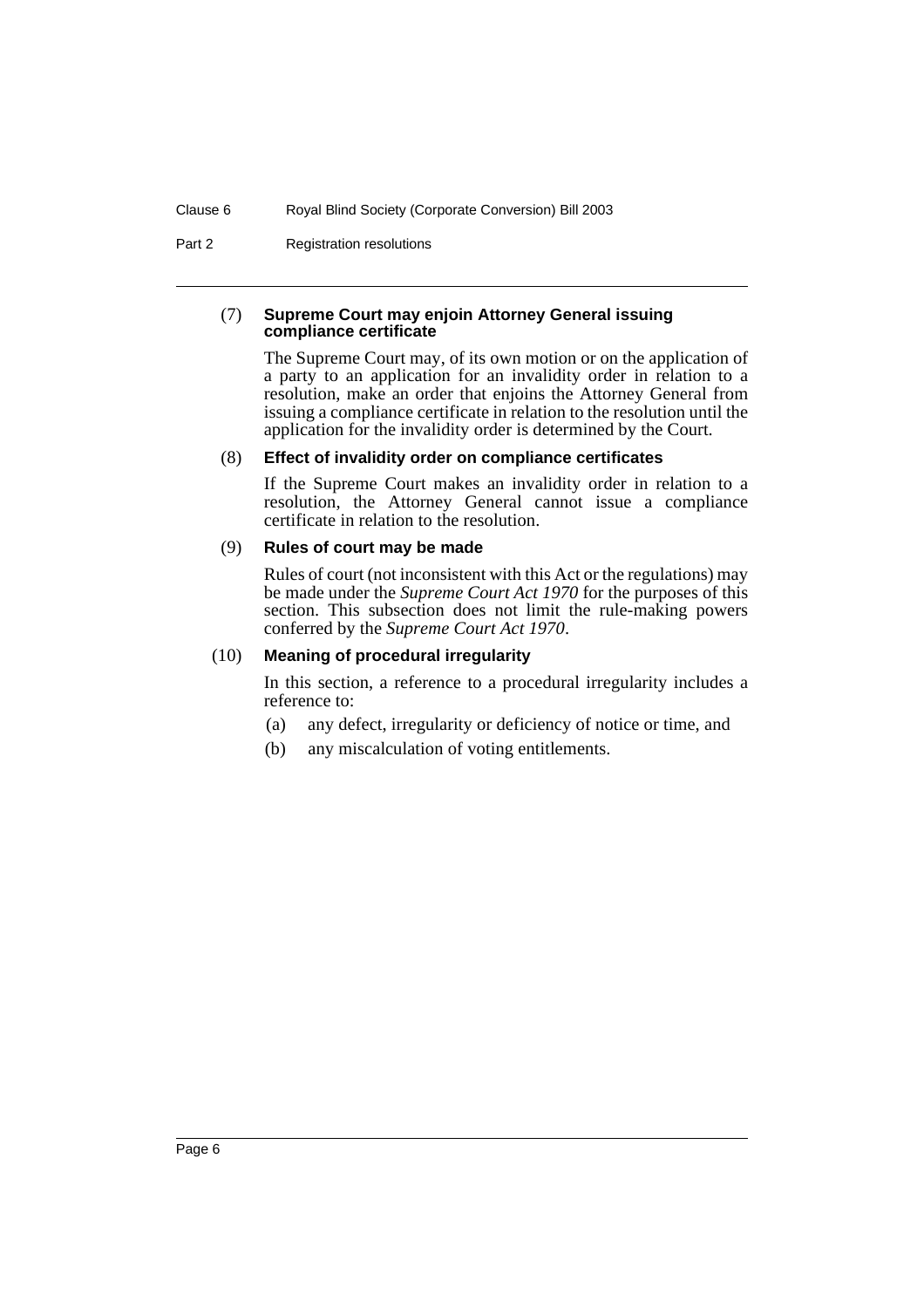| Royal Blind Society (Corporate Conversion) Bill 2003 | Clause 7 |
|------------------------------------------------------|----------|
| Registration of Society as a public company          | Part 3   |

## **Part 3 Registration of Society as a public company**

### **Division 1 Authorisation to transfer incorporation**

#### **7 Society may apply to be registered as a public company under Corporations Act 2001**

- (1) The Society may apply to ASIC for the Society to be registered under Part 5B.1 of the *Corporations Act 2001* of the Commonwealth as a public company limited by guarantee, but only if a compliance certificate is issued by the Attorney General.
- (2) An application under subsection (1) must be made:
	- (a) in accordance with the provisions of section 601BC of the *Corporations Act 2001* of the Commonwealth, and
	- (b) within the prescribed period applicable to the registration resolution.
- (3) For the purposes of section 601BC (8) (d) of the *Corporations Act 2001* of the Commonwealth, the Society is authorised by this Act to transfer its incorporation in accordance with this Act.
- (4) In this section:

*prescribed period*, in relation to a registration resolution, means:

- (a) except as provided by paragraph (b)—the period of 12 months (or such other period as may be prescribed by the regulations, whether before or after the resolution is passed or before or after the 12-month period expires) commencing on the day on which the resolution is passed, or
- (b) if an application for an invalidity order under section 6 is duly made but is refused or withdrawn after the end of the period referred to in paragraph (a) that is applicable to the resolution—the period of one month commencing on the date on which the application is finally determined or withdrawn (as the case may be).

### **Division 2 Compliance certificate**

### **8 Attorney General may issue compliance certificate**

(1) The Attorney General may issue a compliance certificate to the Society that certifies that the provisions of this Act have been complied with concerning the transfer of its incorporation to the *Corporations Act 2001* of the Commonwealth if the Attorney General is satisfied that: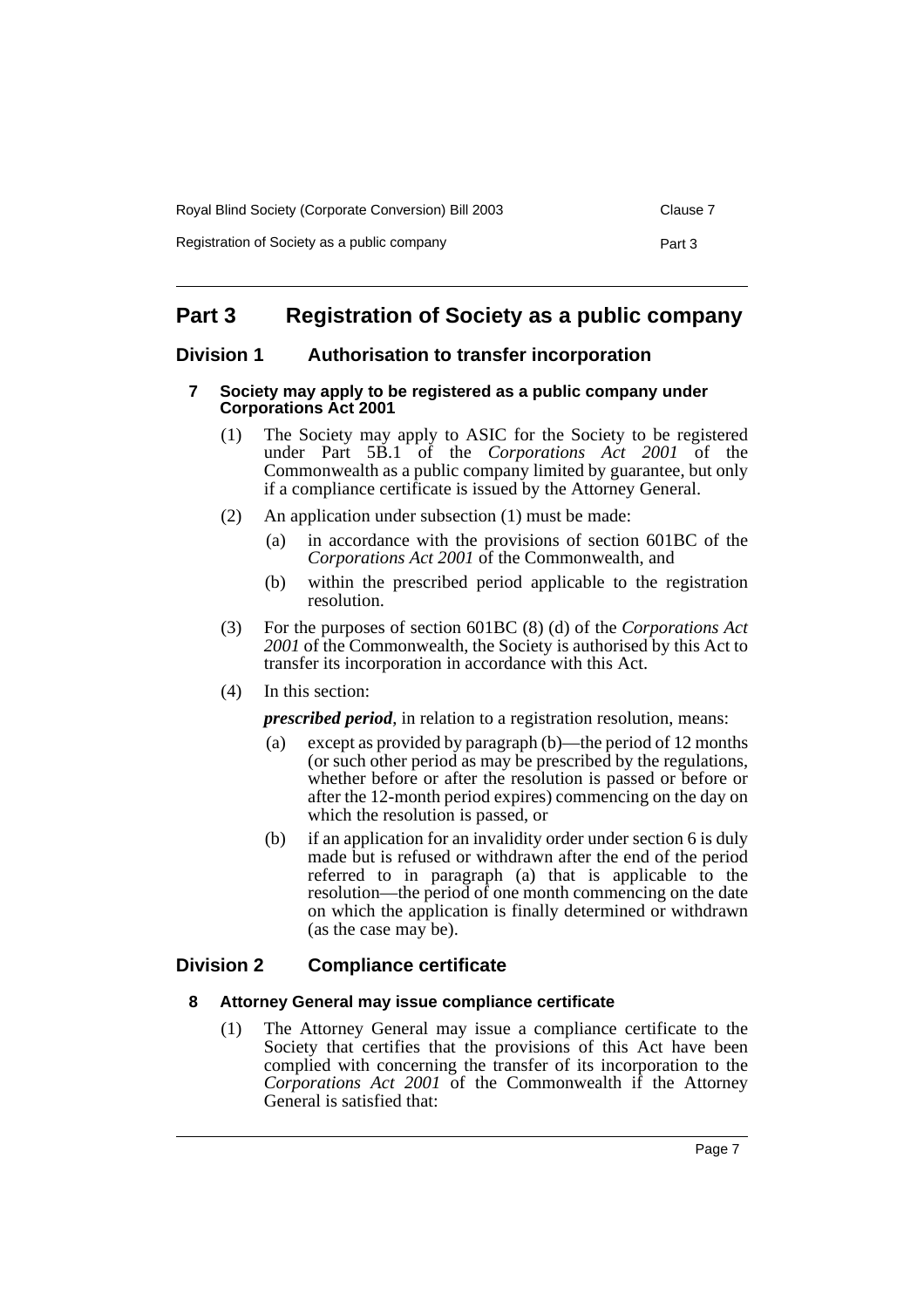- (a) a registration resolution has been passed, and
- (b) the period specified in section 6 for the making of an application for an invalidity order in respect of the resolution has expired, and
- (c) an invalidity order has not been made by the Supreme Court under section 6 in respect of the resolution.
- (2) The Attorney General is to provide ASIC with a copy of the compliance certificate issued under this section as soon as practicable after it is issued to the Society. However, a failure to provide such a copy does not affect the validity of the certificate.
- (3) A compliance certificate issued under this section cannot be challenged, reviewed or called into question in proceedings before any court or tribunal.
- (4) A compliance certificate issued under this section is conclusive evidence in any proceedings before a court or tribunal that all the requirements of this Act have been complied with concerning the transfer of the incorporation of the Society to the *Corporations Act 2001* of the Commonwealth as a public company limited by guarantee.
- (5) The Attorney General cannot issue a certificate under this section in relation to a registration resolution if the Attorney General is enjoined from doing so by the Supreme Court under section 6 (7).

#### **Division 3 Provisions consequent on transfer of incorporation of the Society**

#### **9 Registered Society is continuation of Society**

(1) Section 601BM of the *Corporations Act 2001* of the Commonwealth makes provision for the legal consequences of the registration of a body corporate as a company under Part 5B.1 of that Act.

**Note.** Section 601BM of the Corporations Act 2001 of the Commonwealth provides that the registration of a body as a company under Part 5B.1 of that Act does not:

- (a) create a new legal entity, or
- (b) affect the body's existing property, rights or obligations (except as against the members of the body in their capacity as members), or
- (c) render defective any legal proceedings by or against the body or its members.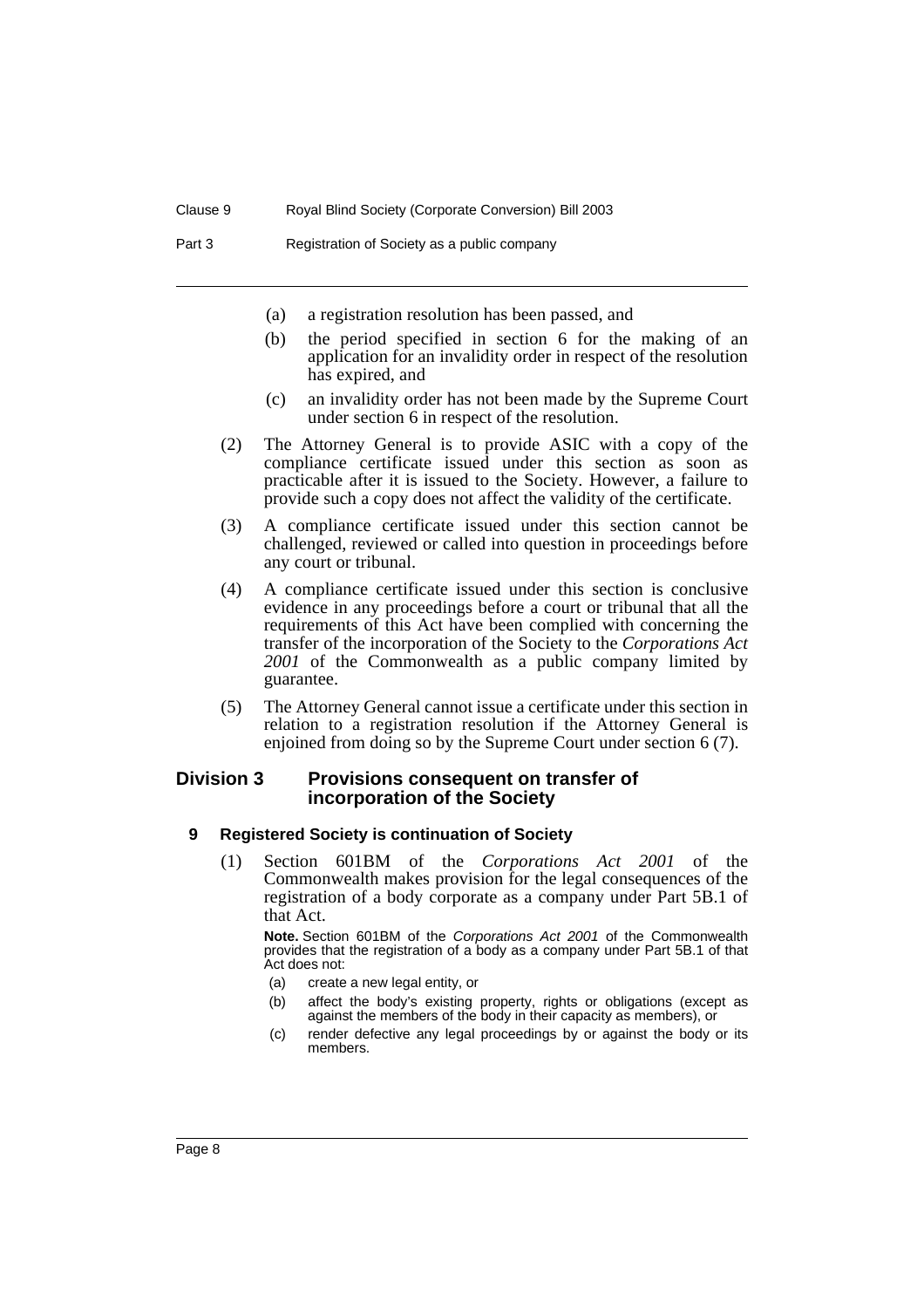| Royal Blind Society (Corporate Conversion) Bill 2003 | Clause 10 |
|------------------------------------------------------|-----------|
| Registration of Society as a public company          | Part 3    |

(2) A reference in any instrument (other than the *Royal Blind Society of New South Wales Act 1901*) to the Society is to be read on and after the registration day as including a reference to the registered Society.

#### **10 Royal Blind Society of New South Wales Act 1901 and by-laws cease to have effect on registration day**

(1) The provisions of the *Royal Blind Society of New South Wales Act 1901* and the by-laws cease to have effect on the registration day.

**Note.** Section 30 of the Interpretation Act 1987 provides that the repeal of an Act or statutory rule does not, among other things, affect the previous operation of the Act or statutory rule or anything duly suffered, done or commenced under the Act or statutory rule or affect any right, privilege, obligation or liability acquired, accrued or incurred under the Act or statutory rule. The section provides that a reference to the repeal of an Act or statutory rule in that section includes a reference to the abrogation, limitation or extension of the effect of the Act or rule.

(2) The Governor may, by proclamation published in the Gazette, repeal the *Royal Blind Society of New South Wales Act 1901* and the by-laws on or after the registration day.

#### **11 Registered Society is authorised to use existing name**

- (1) The registered Society is authorised to use the name "Royal Blind Society of New South Wales" as its corporate name without the word "Limited" being included in that name.
- (2) Nothing in subsection (1) prevents the registered Society from changing its name in accordance with the provisions of the *Corporations Act 2001* of the Commonwealth to include the word "Limited" in its name.
- (3) Subsection (1) has effect for only so long as the registered Society retains the name "Royal Blind Society of New South Wales".
- (4) Subsection (1) is declared to be a Corporations legislation displacement provision for the purposes of section 5G of the *Corporations Act 2001* of the Commonwealth in relation to the provisions of Part 2B.6 of that Act.

**Note.** Section 5G (6) of the Corporations Act 2001 of the Commonwealth provides that the provisions of Part 2B.6 and Part 5B.3 of that Act (which relate to the use of names) do not:

(a) prohibit a company or other body from using a name if the use of the name is expressly provided for, or authorised by, a provision of a law of a State or Territory, or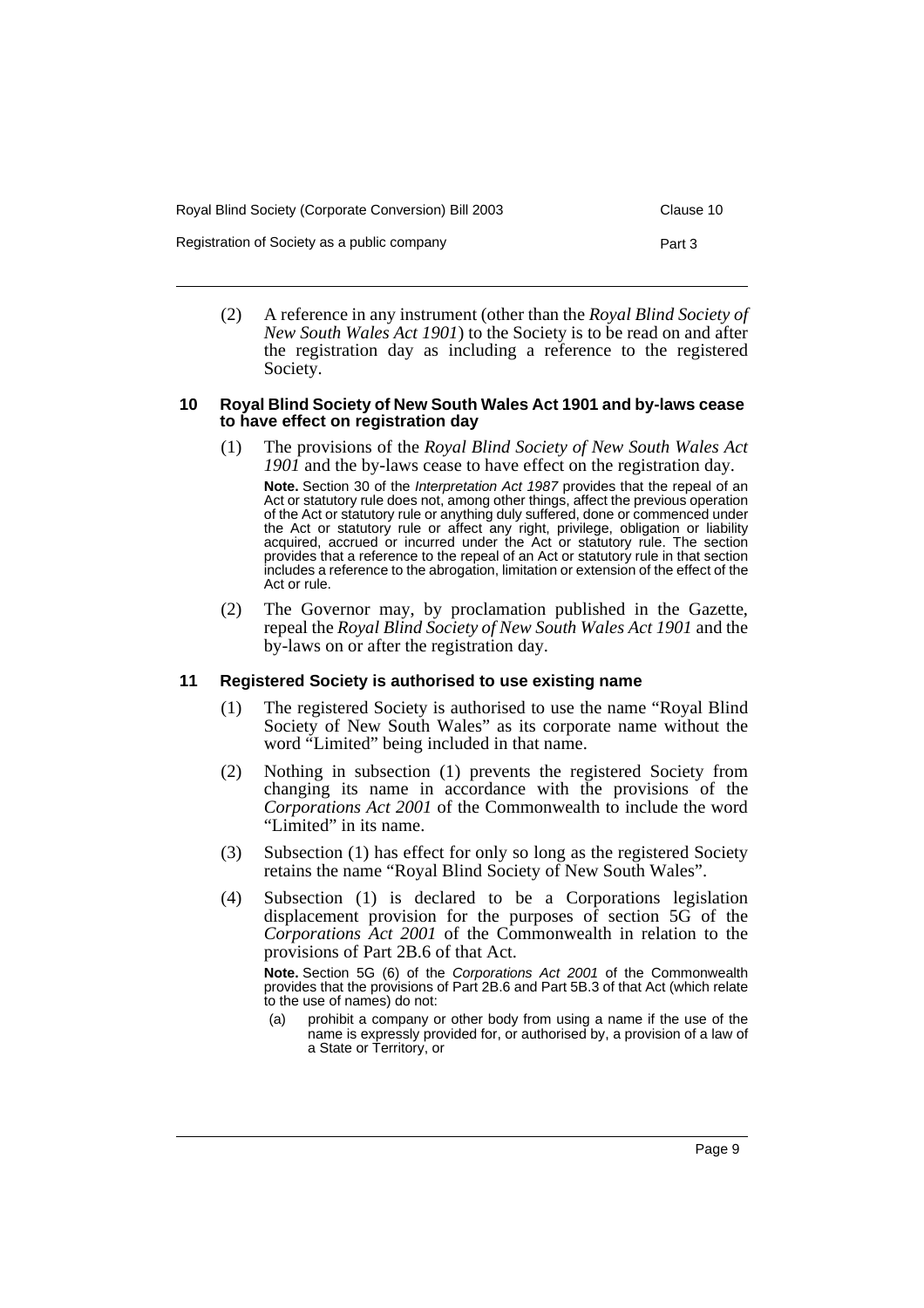Part 3 Registration of Society as a public company

(b) require a company or other body to use a word as part of its name if the company or body is expressly authorised not to use that word by a provision of a law of a State or Territory.

However, section 5G (3) of that Act provides that section 5G will only apply to a provision of a law of a State or Territory enacted after the commencement of that Act if a law of the State or Territory declares the provision to be a Corporations legislation displacement provision for the purposes of that section.

#### **12 Exclusion of Corporations legislation that applies to the registered Society as federal law**

#### (1) **Application of section**

This section enables the regulations to exclude the operation of provisions of the Corporations legislation that would otherwise apply to the registered Society (or a matter relating to the registered Society) as a law of the Commonwealth.

#### (2) **Declarations under section 5F of Corporations Act 2001**

The regulations may declare any matter relating to the registered Society (other than a declared matter) to be an excluded matter for the purposes of section 5F of the *Corporations Act 2001* of the Commonwealth in relation to:

- (a) the whole of the Corporations legislation, or
- (b) a specified provision of that legislation, or
- (c) that legislation other than a specified provision, or
- (d) that legislation otherwise than to a specified extent.

**Note.** Section 5F of the Corporations Act 2001 of the Commonwealth provides that if a State law declares a matter to be an excluded matter for the purposes of that section in relation to all or part of the Corporations legislation of the Commonwealth, the provisions that are the subject of the declaration will not apply in relation to that matter in the State concerned.

#### (3) **Declarations under section 5G of Corporations Act 2001**

The regulations may declare any provision of this Act relating to the registered Society (other than a declared provision) to be a Corporations legislation displacement provision for the purposes of section 5G of the *Corporations Act 2001* of the Commonwealth (either generally or specifically in relation to a provision of the Corporations legislation).

**Note.** Section 5G of the Corporations Act 2001 of the Commonwealth provides that if a State law declares a provision of a State law to be a Corporations legislation displacement provision, any provision of the Corporations legislation with which the State provision would otherwise be inconsistent does not apply to the extent necessary to avoid the inconsistency.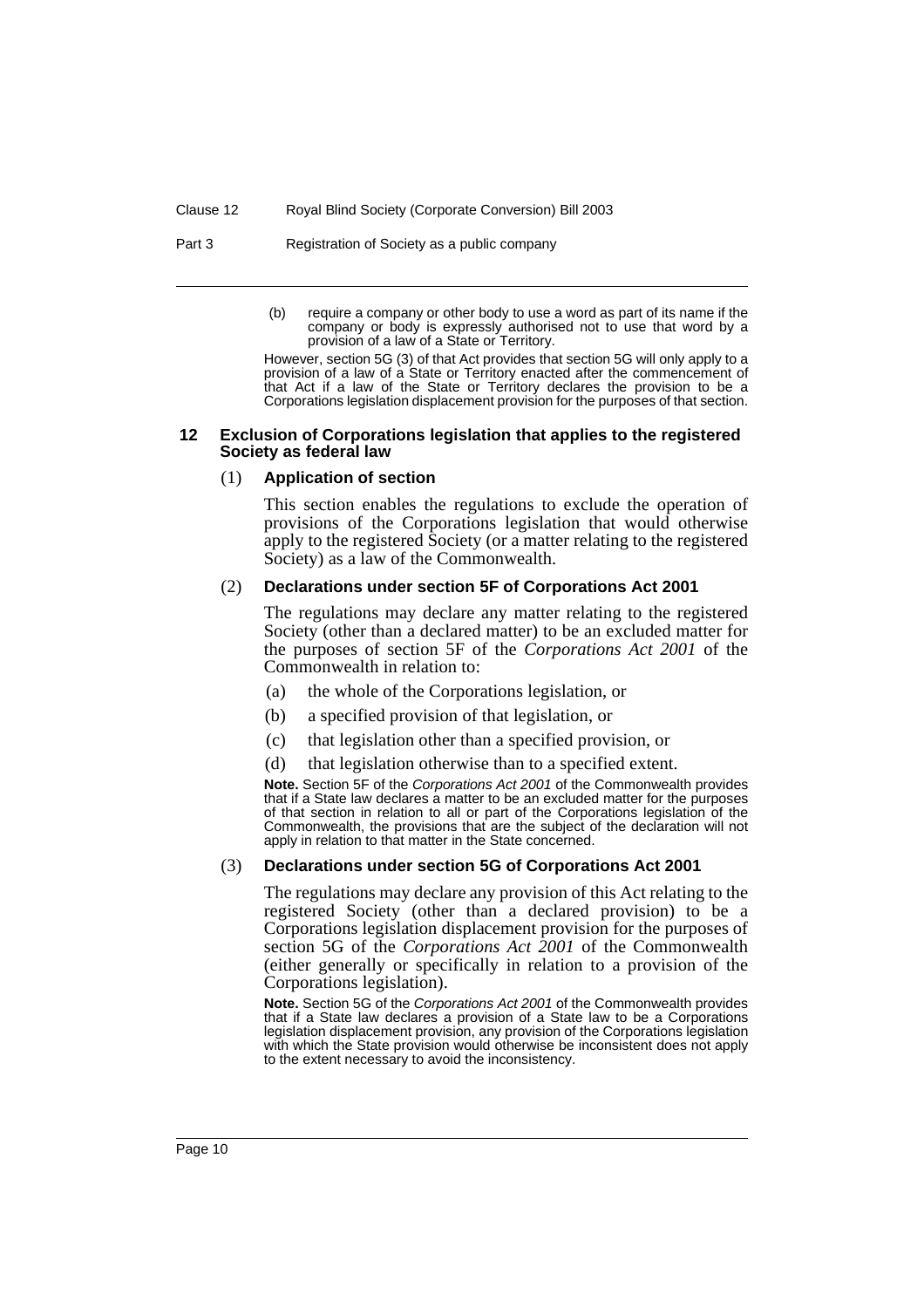| Royal Blind Society (Corporate Conversion) Bill 2003 | Clause 12 |
|------------------------------------------------------|-----------|
| Registration of Society as a public company          | Part 3    |

### (4) **Definitions**

In this section:

*declared matter* means a matter that is declared to be an excluded matter for the purposes of section 5F of the *Corporations Act 2001* of the Commonwealth by another provision of this Act.

*declared provision* means a provision of this Act that is declared to be a Corporations legislation displacement provision for the purposes of section 5G of the *Corporations Act 2001* of the Commonwealth by another provision of this Act.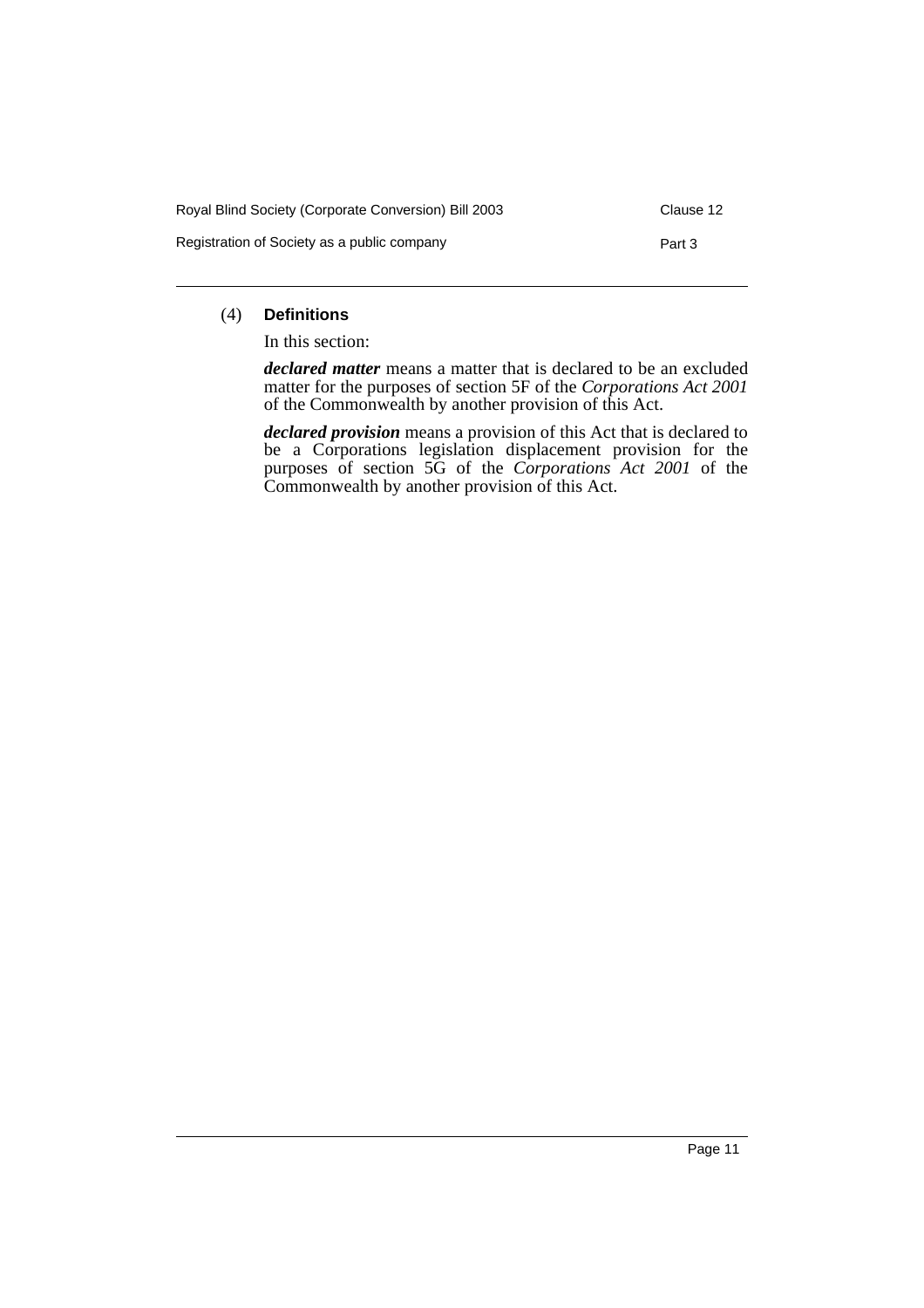Part 4 Miscellaneous

### **Part 4 Miscellaneous**

#### **13 Regulations**

The Governor may make regulations, not inconsistent with this Act, for or with respect to any matter that by this Act is required or permitted to be prescribed or that is necessary or convenient to be prescribed for carrying out or giving effect to this Act.

#### **14 Effect of this Act on contracts, instruments and related matters**

The operation of this Act (and, in particular, Schedule 3) is not to be regarded as:

- (a) a breach of contract or confidence or otherwise as a civil wrong, or
- (b) a breach of any instrument (including, without limitation, any provision prohibiting, restricting or regulating the assignment or transfer of assets or liabilities), or
- (c) an event of default under any contract or other instrument, or
- (d) giving rise to any remedy by a party to a contract or other instrument, or as causing or permitting the termination of, or exercise of rights under, any contract or other instrument.

#### **15 Exemption from State tax**

(1) In this section:

*exempt matter* means any of the following:

- (a) the registration of the Society as a company under Part 5B.1 of the *Corporations Act 2001* of the Commonwealth,
- (b) such other matters in connection with this Act as may be prescribed by the regulations.

*State tax* means application or registration fees, duty under the *Duties Act 1997* or any other tax, duty, fee or charge imposed by any Act or law of the State.

- (2) State tax is not payable in relation to:
	- (a) an exempt matter, or
	- (b) anything done because of, or for a purpose connected with or arising out of, an exempt matter.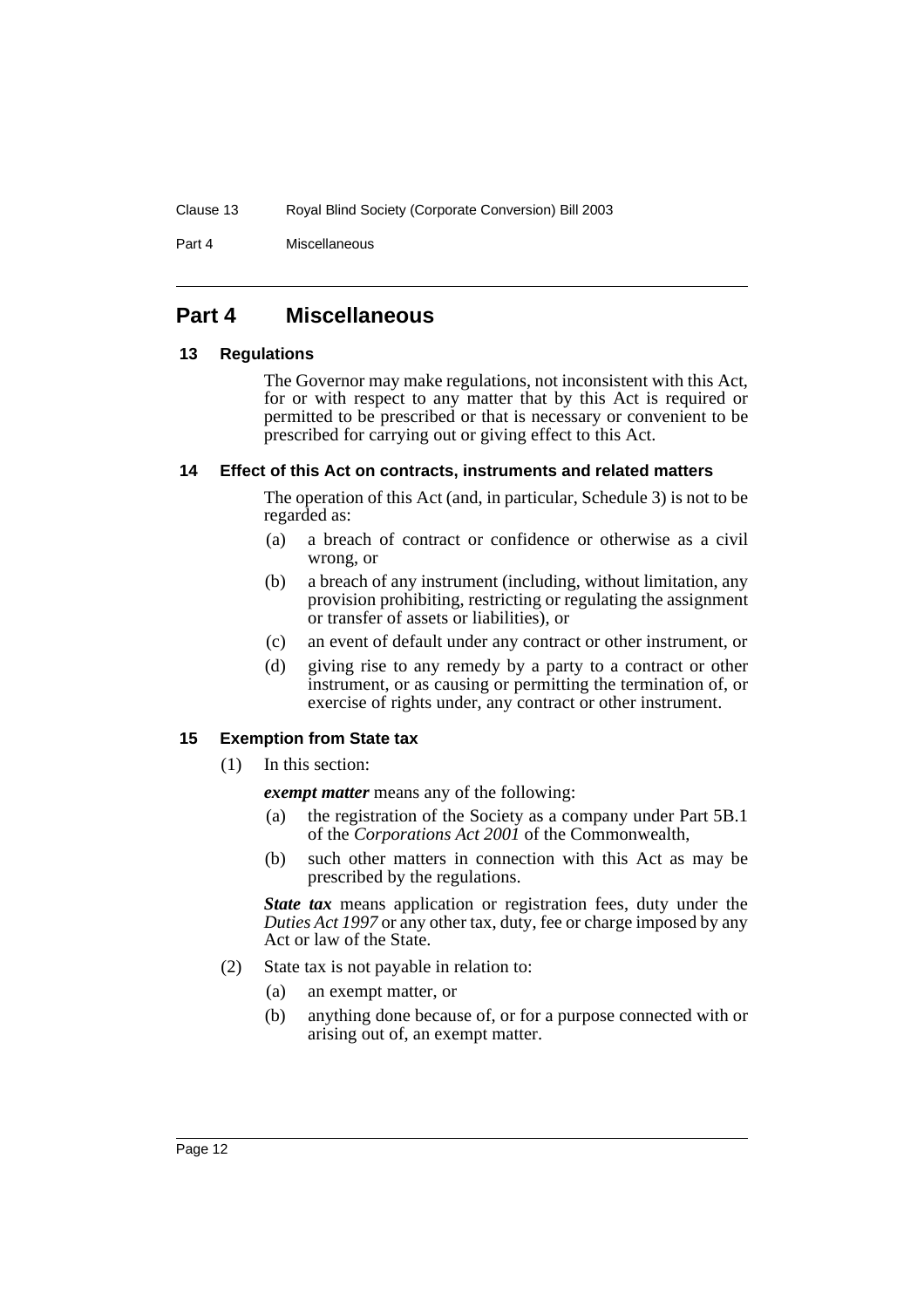| Royal Blind Society (Corporate Conversion) Bill 2003 | Clause 16 |
|------------------------------------------------------|-----------|
| Miscellaneous                                        | Part 4    |
|                                                      |           |

### **16 Amendment of Subordinate Legislation Act 1989 No 146**

The *Subordinate Legislation Act 1989* is amended as set out in Schedule 2.

### **17 Savings, transitional and other provisions**

Schedule 3 has effect.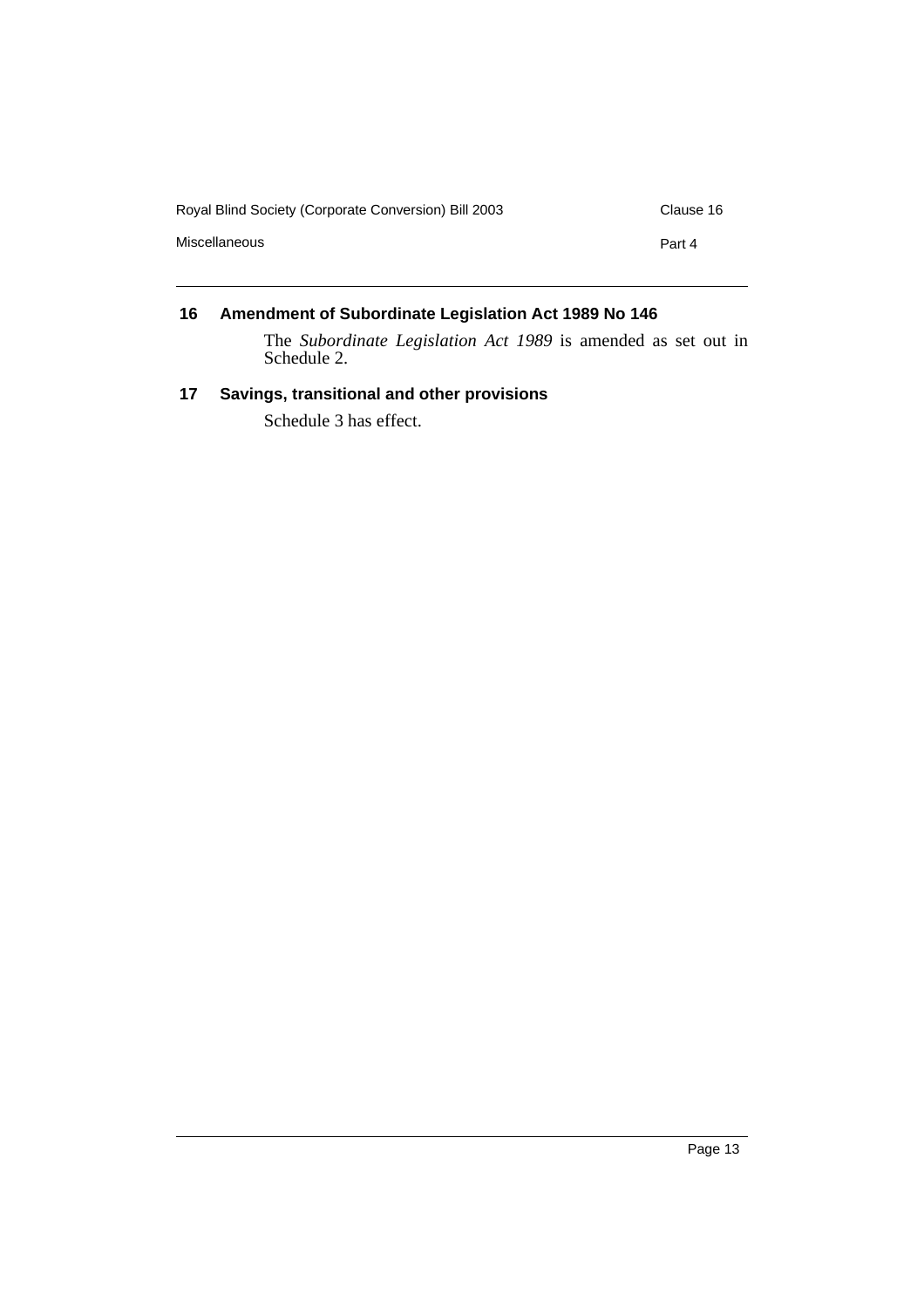Schedule 1 Amendment of Royal Blind Society of New South Wales Act 1901

### **Schedule 1 Amendment of Royal Blind Society of New South Wales Act 1901**

(Section 4)

#### **[1] Section 2B**

Omit the section. Insert instead:

#### **2B Objects of Society**

- (1) The objects of the Society are:
	- (a) to provide assistance to blind or vision-impaired persons to access, and fully participate in, all facets of life, and
	- (b) to remove barriers that prevent blind or vision-impaired persons from enjoying equal access, opportunities or participation within the community.
- (2) The Society may pursue these objects in the State or outside the State.
- (3) The Society may enter into commercial ventures or other arrangements in pursuance of these objects.
- (4) This section has effect despite anything in section 2.

#### **[2] Section 5**

Omit sections 5–5B. Insert instead:

#### **5 Membership of the Society**

- (1) The members of the Society are:
	- (a) any person who was a member of the council immediately before the commencement of the *Royal Blind Society (Corporate Conversion) Act 2003* and has not ceased to be a member of the Society, and
	- (b) any other person who is admitted to membership under this section and who has not ceased to be a member of the Society.
- (2) A person may be admitted to membership of the Society if:
	- (a) the person is over 18 years of age, and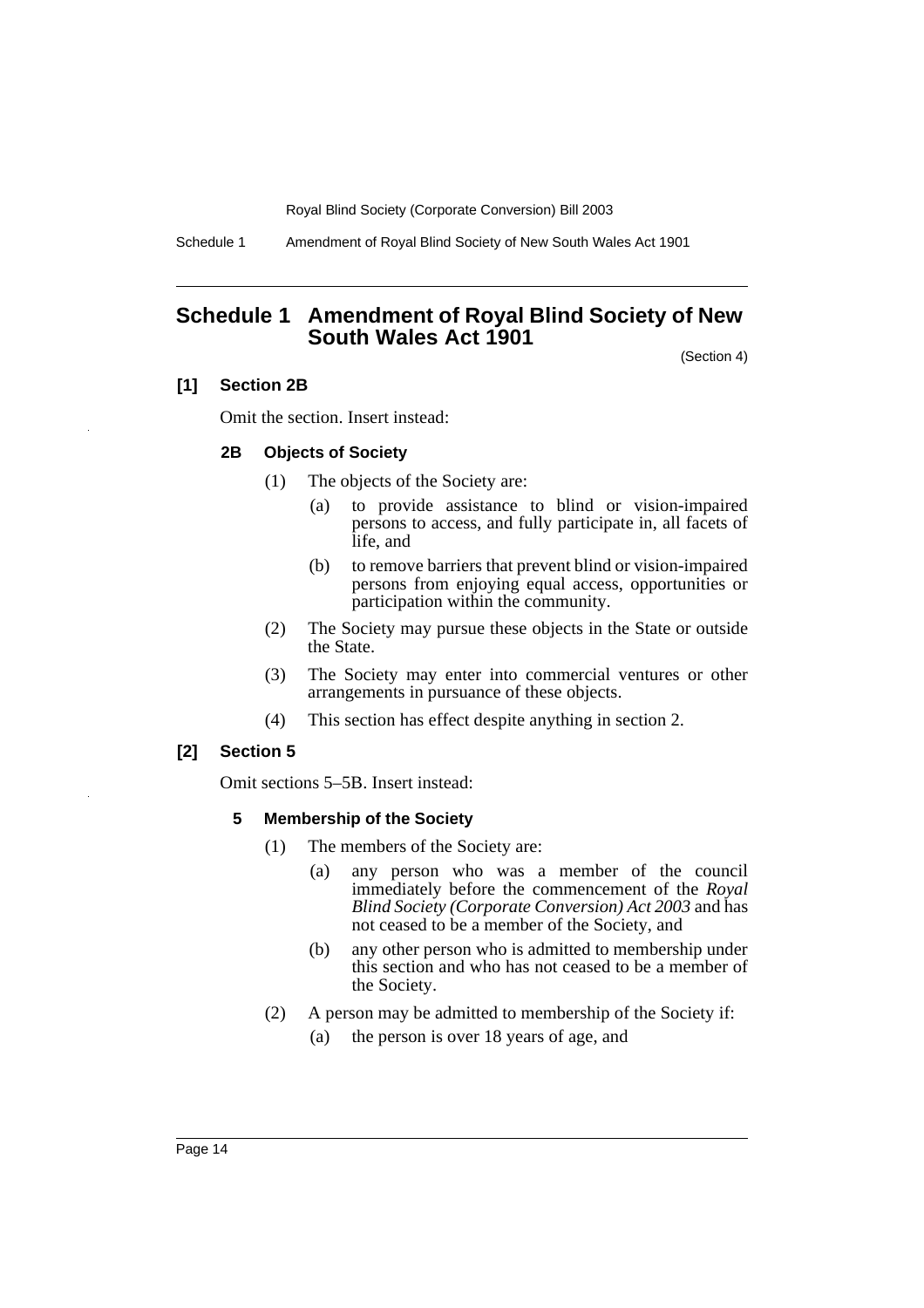- (b) the person has paid the annual membership fee for the relevant calendar year of \$10 or such other amount as the council may determine, and
- (c) the person has given the council a duly signed and completed application, and
- (d) the person's application has been approved by the council at least 30 days before any meeting of the members of the Society.
- (3) An application for the purposes of subsection (2) (c) must be in the form approved by the council from time to time.
- (4) A person who is admitted to membership under subsection (2) is a member until 31 December next following the date on which the person is admitted to membership or the conclusion of the annual general meeting next following that date (whichever is the later).
- (5) A person who is a member of the Society ceases to be a member if:
	- (a) the person dies, or
	- (b) the person resigns membership by written notice given to the council, or
	- (c) the person's membership expires by operation of subsection (4), or
	- (d) the person's membership is terminated by the council under this section, or
	- (e) if the person is a corporation—the corporation is dissolved or otherwise ceases to exist or a liquidator or provisional liquidator is appointed to it, or
	- (f) the person becomes a mentally incapacitated person.
- (6) A resignation for the purposes of subsection (5) (b) may be expressed to have immediate effect or effect from a specified date occurring not more than 30 days after the notice is given.
- (7) The council may terminate the membership of any member by written notice to the member with effect from the date specified in that notice.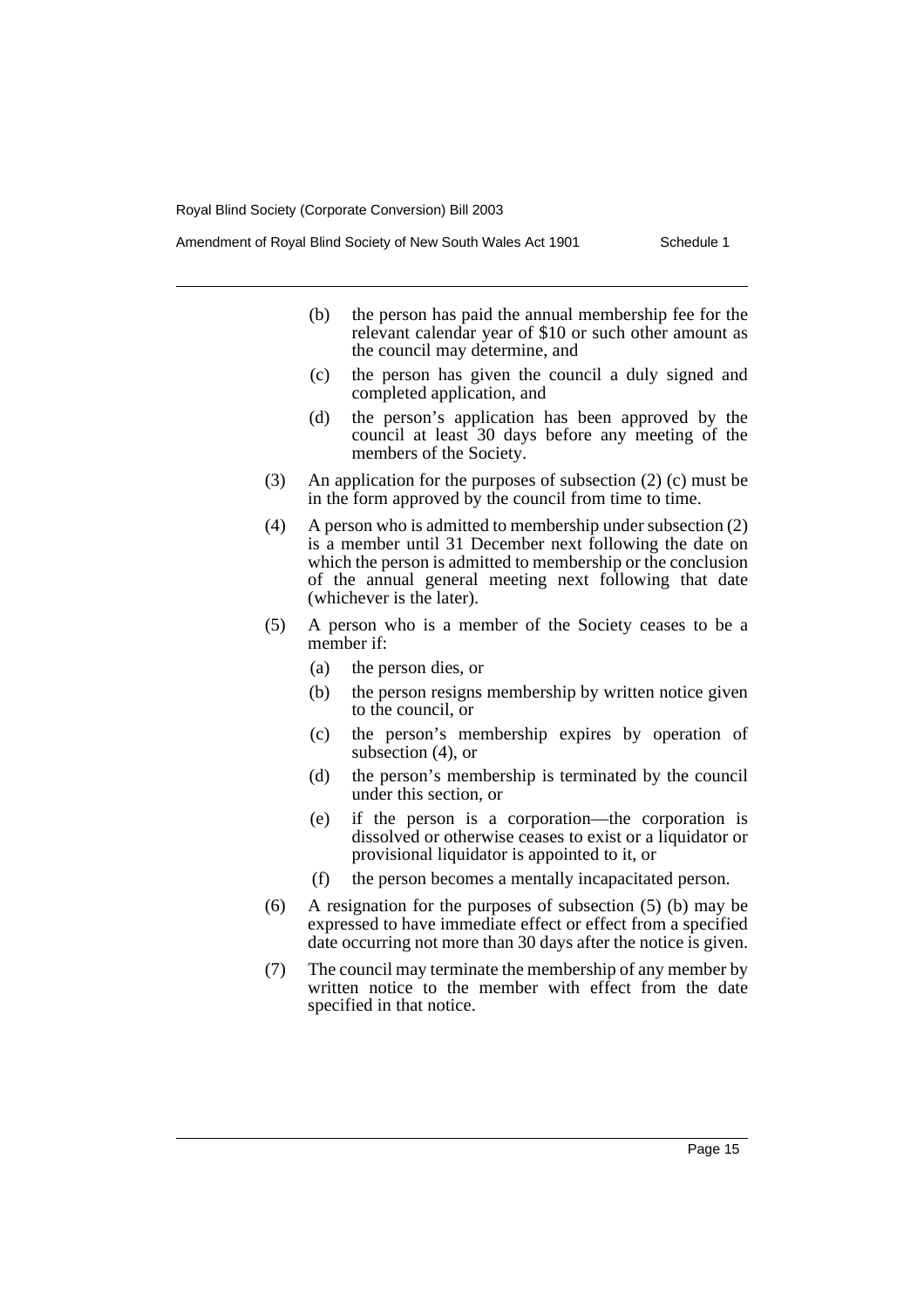Schedule 1 Amendment of Royal Blind Society of New South Wales Act 1901

#### **[3] Section 9A Notice of meetings**

Omit "Every annual general meeting and special general meeting of the council" from section 9A (1).

Insert instead "Except as provided by subsection (1A), every annual general meeting and special general meeting".

#### **[4] Section 9A (1A)**

Insert after section 9A (1):

(1A) A special general meeting to consider a registration resolution within the meaning of the *Royal Blind Society (Corporate Conversion) Act 2003* may be called without complying with the advertising requirements of subsection (1) if each member of the Society qualified to vote at the meeting gives the council written consent before the meeting to it being held without such advertising.

#### **[5] Section 19A**

Insert after section 19:

#### **19A Giving of written notices and other documents**

- (1) This section applies to the following:
	- (a) notices given by the council to any person under section 5,
	- (b) documents given to the council under section 5 or 9A (1A).
- (2) A notice to which this section applies may be given to a person by the council:

(a) if the person is an individual:

- (i) by giving it to the person himself or herself, or
- (ii) by leaving it at his or her place of residence with someone who apparently resides there and has apparently reached the age of 16 years, or
- (iii) by leaving it at his or her place of employment or business with someone who is apparently employed there and has apparently reached the age of 16 years, or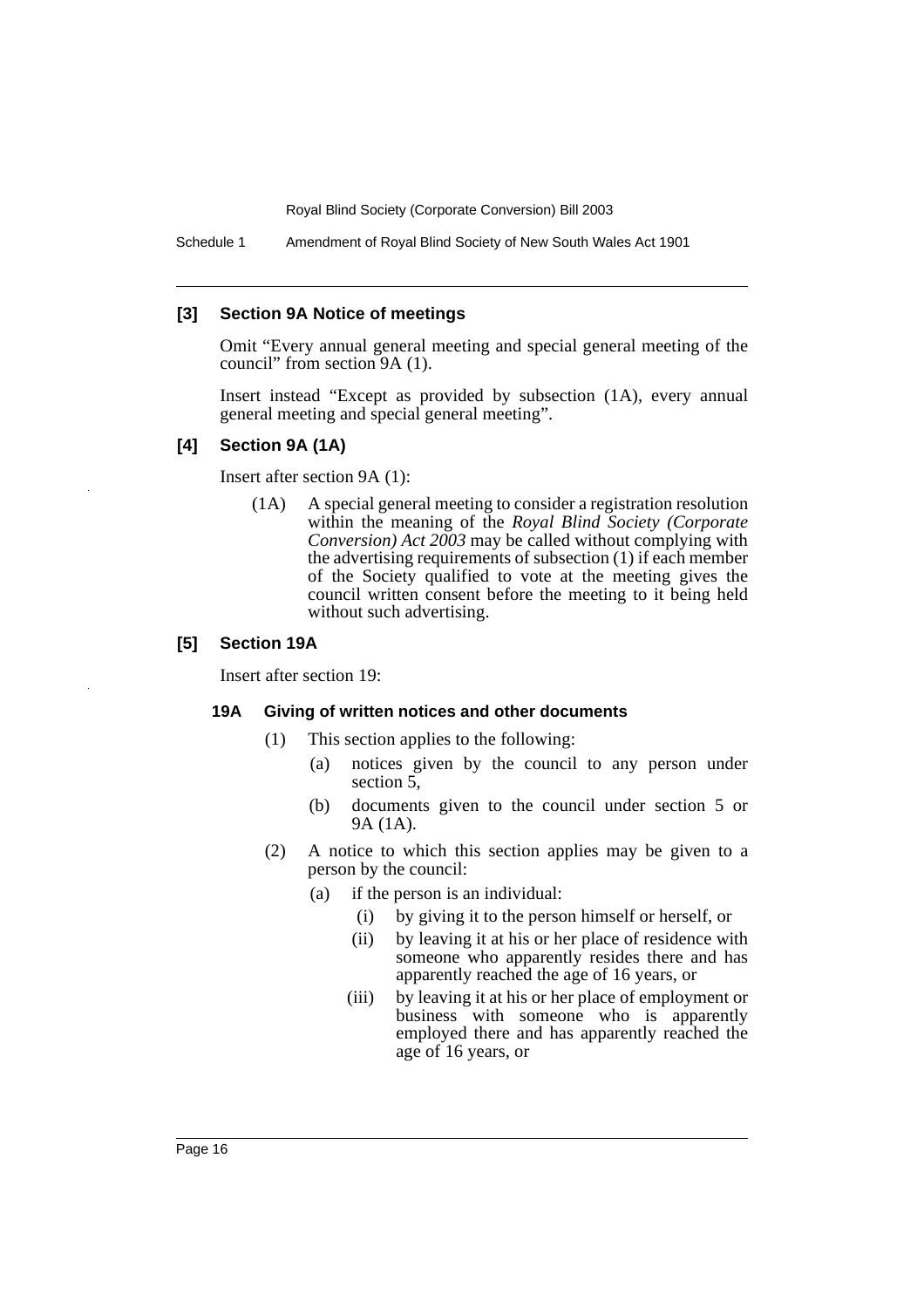- (iv) by posting it in a letter addressed to him or her at the address last known to the council of his or her place of residence, employment or business, or
- (b) if the person is a corporation:
	- (i) by giving it to the secretary of the corporation, or any other person concerned in the management of the corporation, personally, or
	- (ii) by leaving it at the corporation's only or principal place of business with someone who is apparently employed there and has apparently reached the age of 16 years, or
	- (iii) by posting it in a letter addressed to the corporation at the address last known to the council of its only or principal place of business.
- (3) A document to which this section applies may be given to the council by leaving it at, or by sending it by post to:
	- (a) the office of the Society, or
	- (b) if the Society has more than one office, any one of its offices.
- (4) Nothing in this section affects the operation of any provision of a law or of the rules of a court authorising a document to be served on a person in any other manner.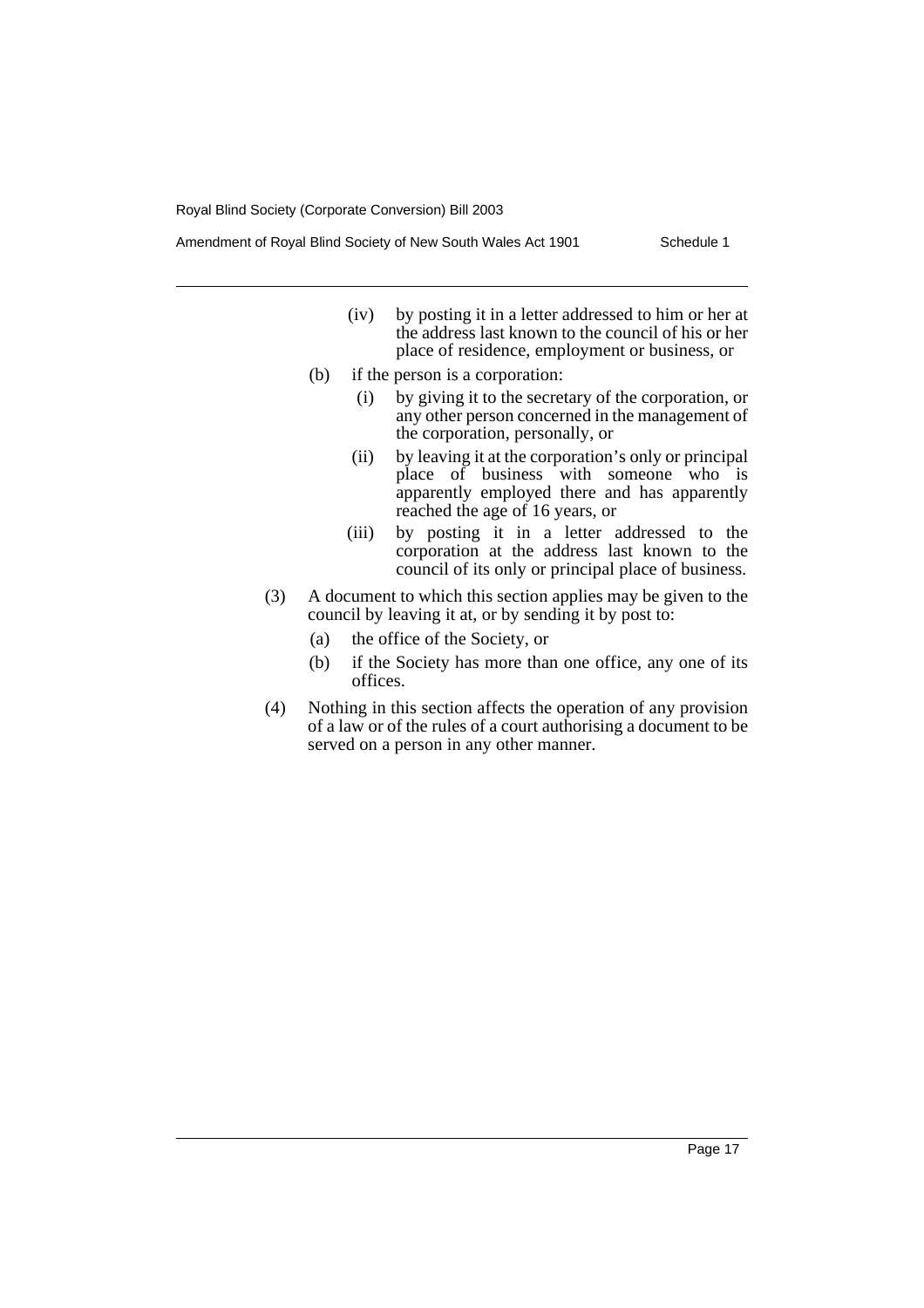Schedule 2 Amendment of Subordinate Legislation Act 1989

### **Schedule 2 Amendment of Subordinate Legislation Act 1989**

(Section 16)

#### **Schedule 4 Excluded instruments**

Insert after item 25:

**26** Regulations under the *Royal Blind Society (Corporate Conversion) Act 2003*.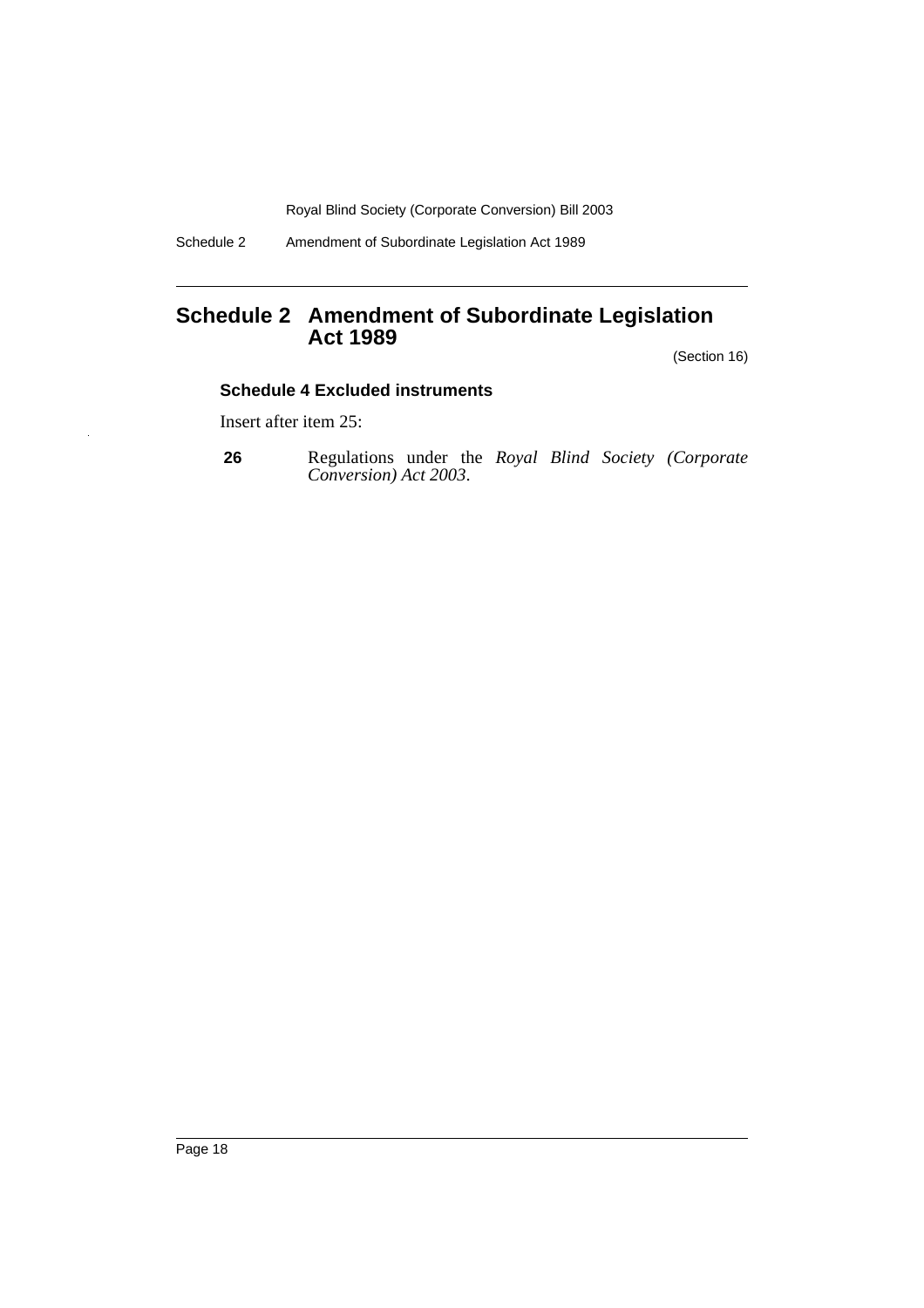Savings, transitional and other provisions Schedule 3 Schedule 3

#### **Schedule 3 Savings, transitional and other provisions** (Section 17)

### **Part 1 General**

#### **1 Regulations**

- (1) The regulations may contain provisions of a savings or transitional nature consequent on the enactment of the following Acts: this Act
- (2) Any such provision may, if the regulations so provide, take effect from the date of assent to the Act concerned or a later date.
- (3) To the extent to which any such provision takes effect from a date that is earlier than the date of its publication in the Gazette, the provision does not operate so as:
	- (a) to affect, in a manner prejudicial to any person (other than the State or an authority of the State), the rights of that person existing before the date of its publication, or
	- (b) to impose liabilities on any person (other than the State or an authority of the State) in respect of anything done or omitted to be done before the date of its publication.

### **Part 2 Provisions consequent on enactment of this Act**

#### **2 Certain existing members of Society cease to hold membership**

- (1) Subject to subclause (2), any person who was a member of the Society immediately before the commencement of this Act ceases to be a member of the Society on that commencement.
- (2) Subclause (1) does not apply to a person referred to in section 5 (1) (a) of the *Royal Blind Society of New South Wales Act 1901* (as inserted by Schedule 1 [2] to this Act).
- (3) A person who ceases to be a member of the Society by operation of subclause (1) is not entitled to damages or any other compensation by reason of ceasing to be a member.